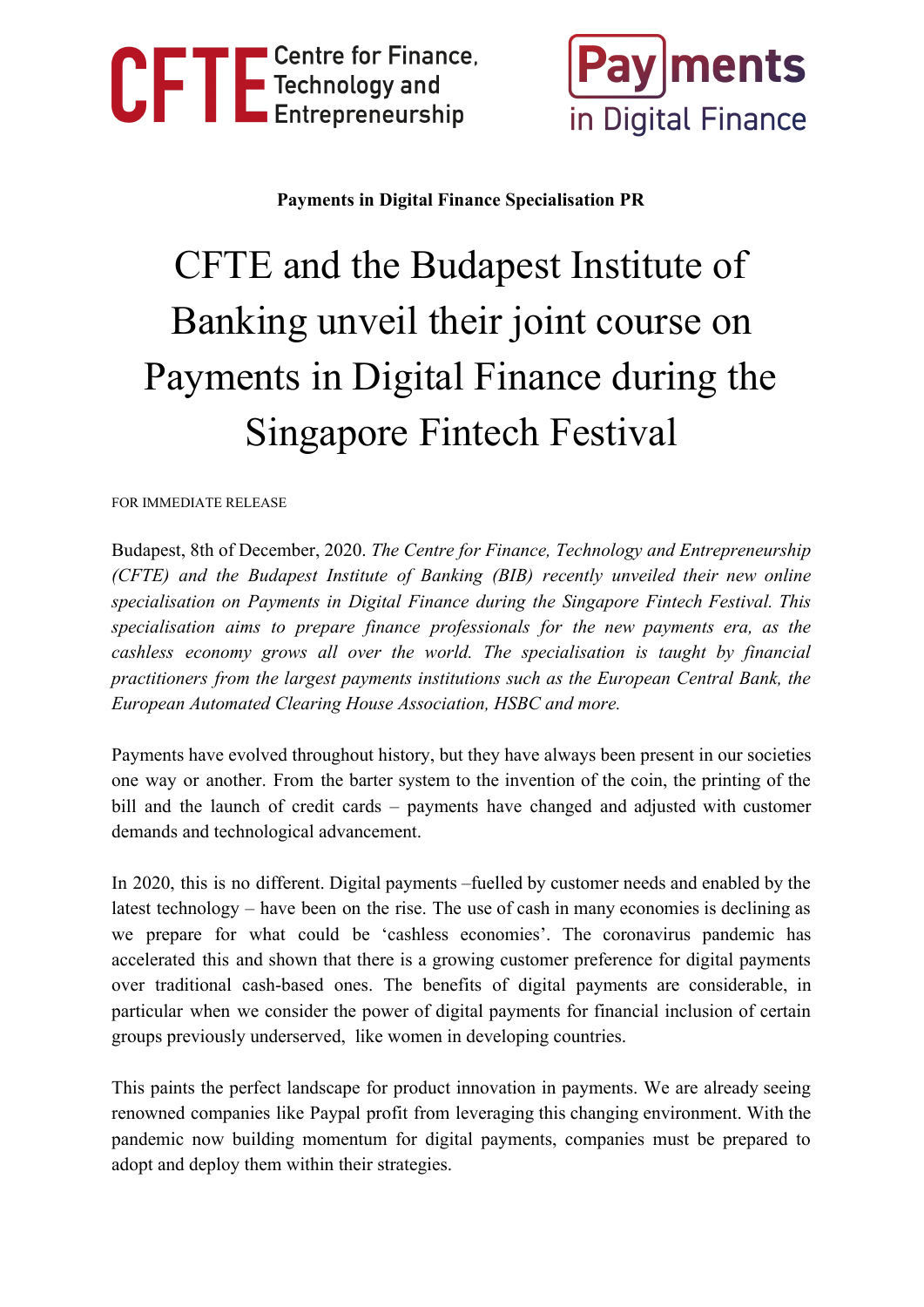CFTE is, therefore, very pleased to present its specialisation in "Payments in Digital Finance", co-created with the Budapest Institute of Banking, and curated through feedback from hundreds of industry experts worldwide. Packed with the essential knowledge to deliver an understanding of all payments aspects, this specialisation will help professionals prepare for the next frontier in payment solutions..

Previous specialisations of CFTE have focused on important game changers of the industry, such as Fintech, Artificial Intelligence and Open Banking – the latter for which CFTE developed the world's first online course. This new specialisation follows the trend as it aims to deliver a deeper understanding of payments through 6 individual subtopics that fall under the Payments in Finance theme.

Our Payments in Digital Finance Specialisation is comprised of the following 6 courses – each taught by top industry experts:

- 1. The Historical, Economic and Social Importance of Payments by Jean-Michel Godeffroy
- 2. Payment's Stack: Industry Fundamentals by Fred Bär
- 3. The Global Regulatory Landscape of the Payments Sector by Kim Ford
- 4. New Payment Technologies and Product Innovations by Michael O'Loughlin
- 5. Payment Strategies and Business Model Innovations by Ritesh Jain
- 6. The Rationale for a Payments Digital Transformation Program by Fred Bär

From how payments developed through time to the transformation of the industry brought about by digital payments, CFTE's experts have captured the development of the industry into an exhaustive curriculum that is certain to upskill learners across the finance sector, of all backgrounds. Whether you are embarking on a new journey or solidifying your role, this specialisation will provide insights from the perspective of established institutions from the likes of the European Central Bank, the European Automated Clearing House Association, HSBC and more.

Meet the senior lecturers, who alongside 20+ contributing experts, will be guiding each course:

- Jean-Michel Godeffroy (President, JMG Consulting & Former Director General, European Central Bank)
- Fred Bar (Associate, Payments Advisory Group & Secretary General, European [Automated Clearing House Association\)](https://www.eacha.org/)
- Kim Ford (Senior Vice President, Government Relations, Fiserv)
- Michael O'Loughlin (Founder, o'loughlin.io)
- Ritesh Jain (Co-Founder Infynit & Former COO, HSBC)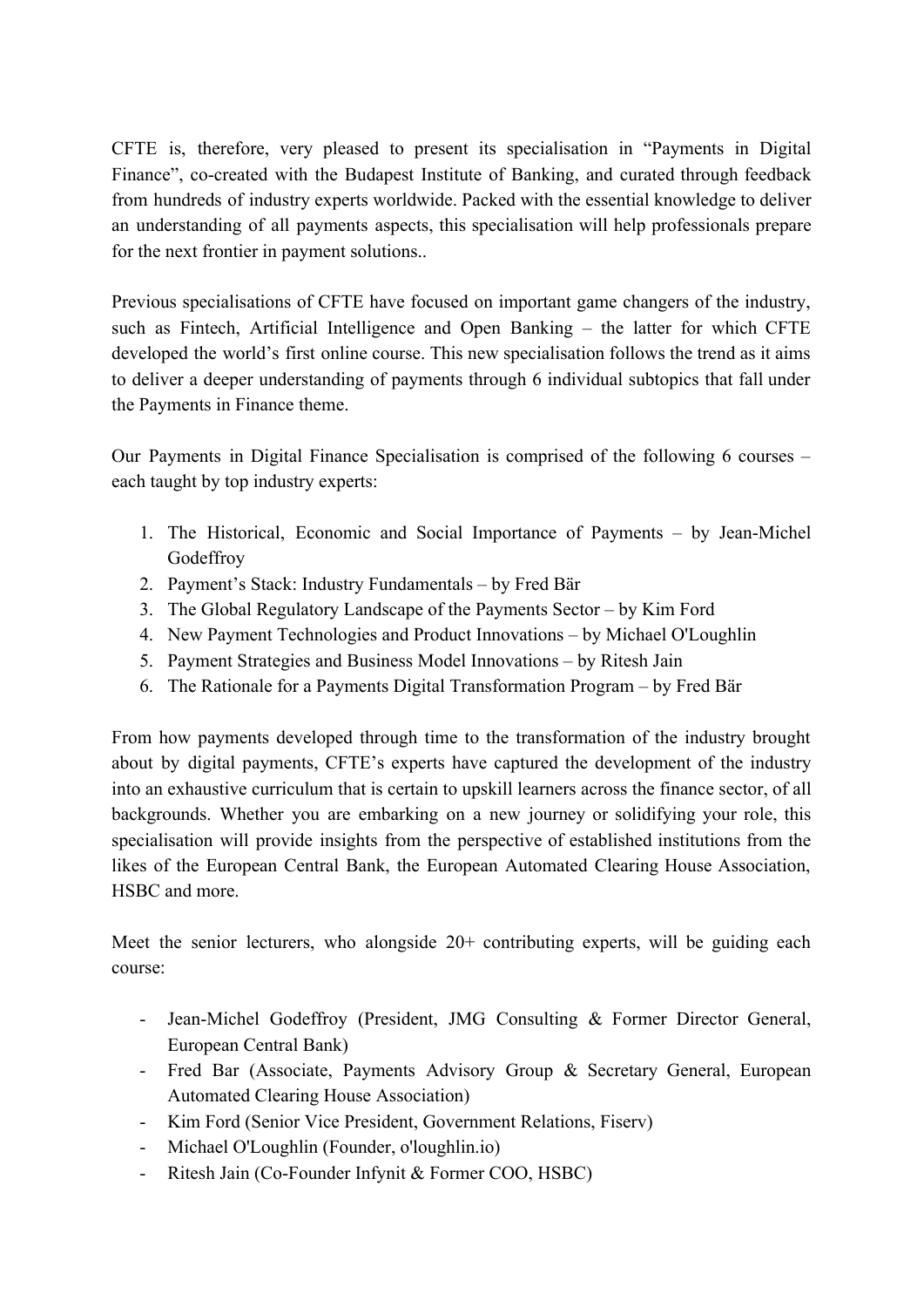

The Payments in Digital Finance specialisation features insights, key fundamentals and real-life case studies brought by 20+ contributing finance and technology thought leaders and experts, highlighting how digital payments are reshaping the finance industry worldwide. A must-do for financial professionals to adapt to changing payment demands from customers and to innovate in order to drive your institutions forward in this new era of finance. Enrolment is now open.

Fabian Vandenreydt, Programme Director on this specialisation, commented: "In a world that is moving to digital and instant everything, payments have become a very hot topic. The payments landscape is more fragmented than ever with many new forms of payments emerging at a rapid pace. For individuals and companies it is vital to stay abreast of these changes as they have an impact on their daily life and business models. The new CFTE payments in digital finance specialisation is the ideal place to get a fresh update of all major topics related to payments".

"Nowadays we witness probably more disruption, change and innovation in almost all the domains of payments then in any other industry. To make sense of all the developments, you not only need to be familiar with the latest technologies applied, the regulatory landscape and the fast-changing business models. You also need to understand the basics and the history of payments, as well as the existing backbone structure of the industry. This is how you gain an understanding and knowledge that will be future-proof for you." Gábor Dalnoki, also Programme Director, added to that.